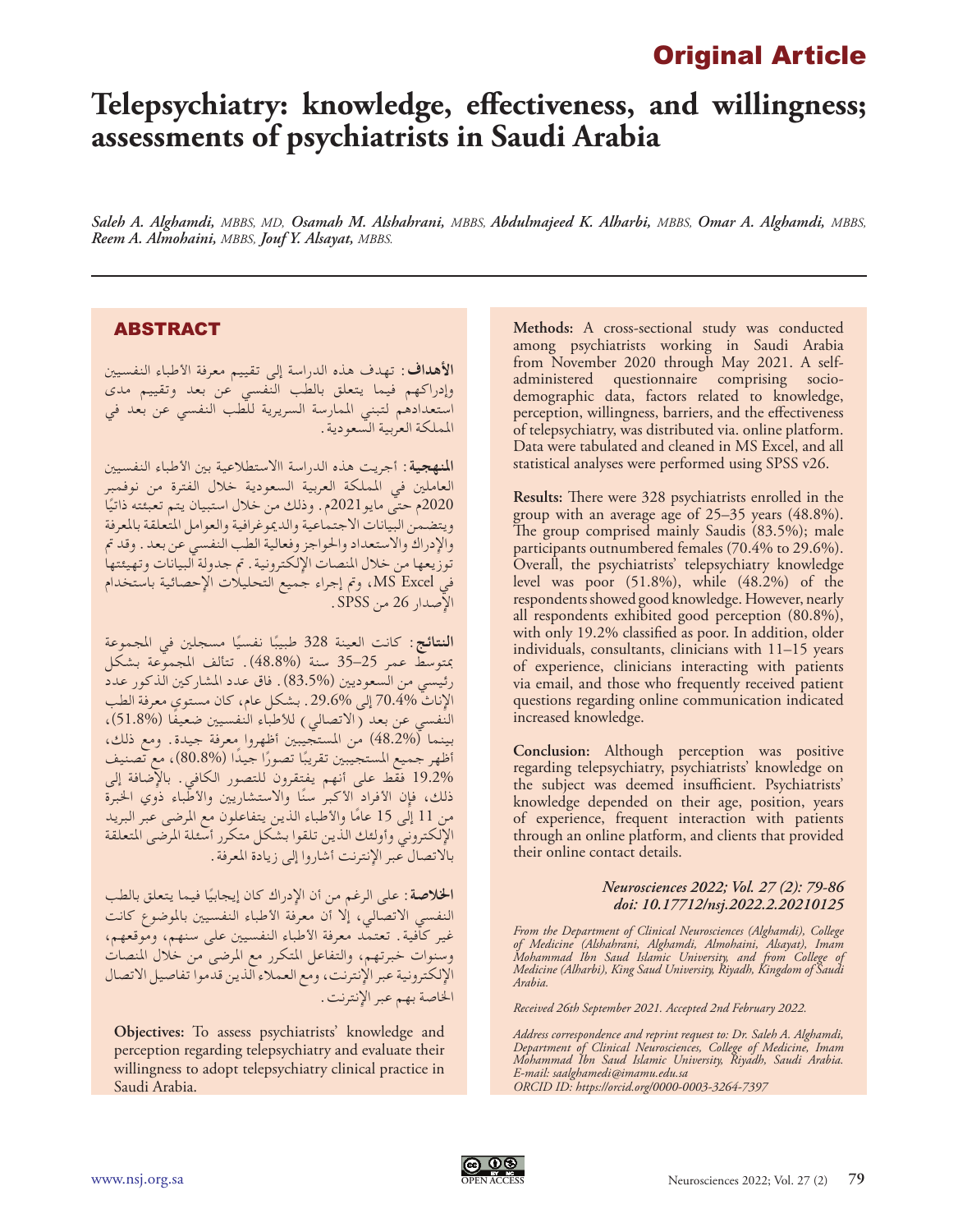The earliest telemedicine trials were in the 1950s when<br>Norfolk State Hospital and Nebraska Psychiatric<br>Institute used elecad circuit television to previde posient Institute used closed-circuit television to provide patient consultations. Telemedicine has various branches; it includes telepsychiatry, which offers psychiatric care through any form of telecommunication, such as video conferencing.1 Telecommunication provided for both psychiatrists and their patients a convenient, easy, and fast tool to connect both parties for accessible psychiatric evaluations, various forms of therapy such as individual, group, family therapy, medication management, and essential information on their diseases; most importantly it saved both time and effort for both psychiatrists and their patients. $2,3$  It can also be utilized for non-clinical applications, such as organizational learning, in addition to infinite services.4 Telepsychiatry can be applied in situations where patients stay in rural areas or move from distant areas become difficult; also, in follow-ups or medication refills.<sup>5</sup> Many patients reported their satisfaction with telecommunications.3 Telepsychiatry, similar to any technology, faces barriers or limitations in its use; therefore, considerable research has been conducted to identify these barriers.<sup>2-13</sup> Barriers such as technical, interpersonal challenges hindering their use of Telepsychiatry, lack of cost-effectiveness, the opposing view among psychiatrists; as many psychiatrists find it challenging to accept Telepsychiatry, and they are reluctant to accept the effectiveness of this service delivery and think that system workflow integration should be improved. In addition, psychiatrists dislike their inability to take physical steps to ensure patients' comfort.<sup>2-7</sup>

Furthermore, Telepsychiatry is the most active telemedicine application functioning as a feasible alternative for current mental health services, improved care services, and early treatment. Regardless of the benefits mentioned previously; psychiatrists are less satisfied with it because the quality of audio-visual technology impacts the reliability of teleconsultation. in addition, there were a few limitations when addressing satisfaction, such as the lack of return to clinics (RTCs), small sample sizes, and no apparent difference in satisfaction between Telepsychiatry and face-to-face consultation. For that reason, substantial research has been conducted to identify this satisfaction limitation as it is still unknown whether opposing is due to the program or technology. User acceptance or Patients and cultural factors presented a primary barrier or challenges in implementation, as many Saudi psychiatrists are skeptical of Telepsychiatry's outcomes, and clinicians are unsatisfied with the service, affecting their willingness to utilize telemedicine. The second barrier

is consumer acceptance, impacting patients' willingness to be treated by telemedicine. Other obstacles are the lack of qualified experts to implement the technology, essential Information and Communications Technology (ICT) infrastructure, and acceptable strategies and plans for implementing telemedicine in Saudi Arabia. In addition, some health providers lack ICT skills and cannot apply the innovation.<sup>6-13</sup> Thus, there are scattered current data investigating psychiatrists' satisfaction with Telepsychiatry in Saudi Arabia. Therefore, this study aims to fill the research gap in this area.

The earliest telemedicine trials were in the 1950s when Norfolk State Hospital and Nebraska Psychiatric Institute used closed-circuit television to provide patient consultations. Telemedicine has various branches; it includes Telepsychiatry, which offers psychiatric care through any form of telecommunication, such as video conferencing.1 Telecommunication provided for both psychiatrists and their patients a convenient, easy, and fast tool to connect both parties for accessible psychiatric evaluations, various forms of therapy such as individual, group, family therapy, medication management, and essential information on their diseases; most importantly it saved both time and effort for both psychiatrists and their patients.2,3 It can also be utilized for non-clinical applications, such as organizational learning, in addition to infinite services.<sup>4</sup> Telepsychiatry can be applied in situations where patients stay in rural areas or move from distant areas become difficult; also, in follow-ups or medication refills.<sup>5</sup> Many patients reported their satisfaction with telecommunications.<sup>3</sup> Telepsychiatry, similar to any technology, faces barriers or limitations in its use; therefore, considerable research has been conducted to identify these barriers.<sup>2-13</sup> Barriers such as technical, interpersonal challenges hindering their use of Telepsychiatry, lack of cost-effectiveness, the opposing view among psychiatrists; as many psychiatrists find it challenging to accept Telepsychiatry, and they are reluctant to accept the effectiveness of this service delivery and think that system workflow integration should be improved. In addition, psychiatrists dislike their inability to take physical steps to ensure patients' comfort.<sup>2-7</sup>

Furthermore, Telepsychiatry is the most active telemedicine application functioning as a feasible alternative for current mental health services, improved care services, and early treatment. Regardless of the benefits mentioned previously; psychiatrists are less satisfied with it because the quality of audio-visual technology impacts the reliability of teleconsultation. in addition, there were a few limitations when addressing satisfaction, such as the lack of return to clinics (RTCs),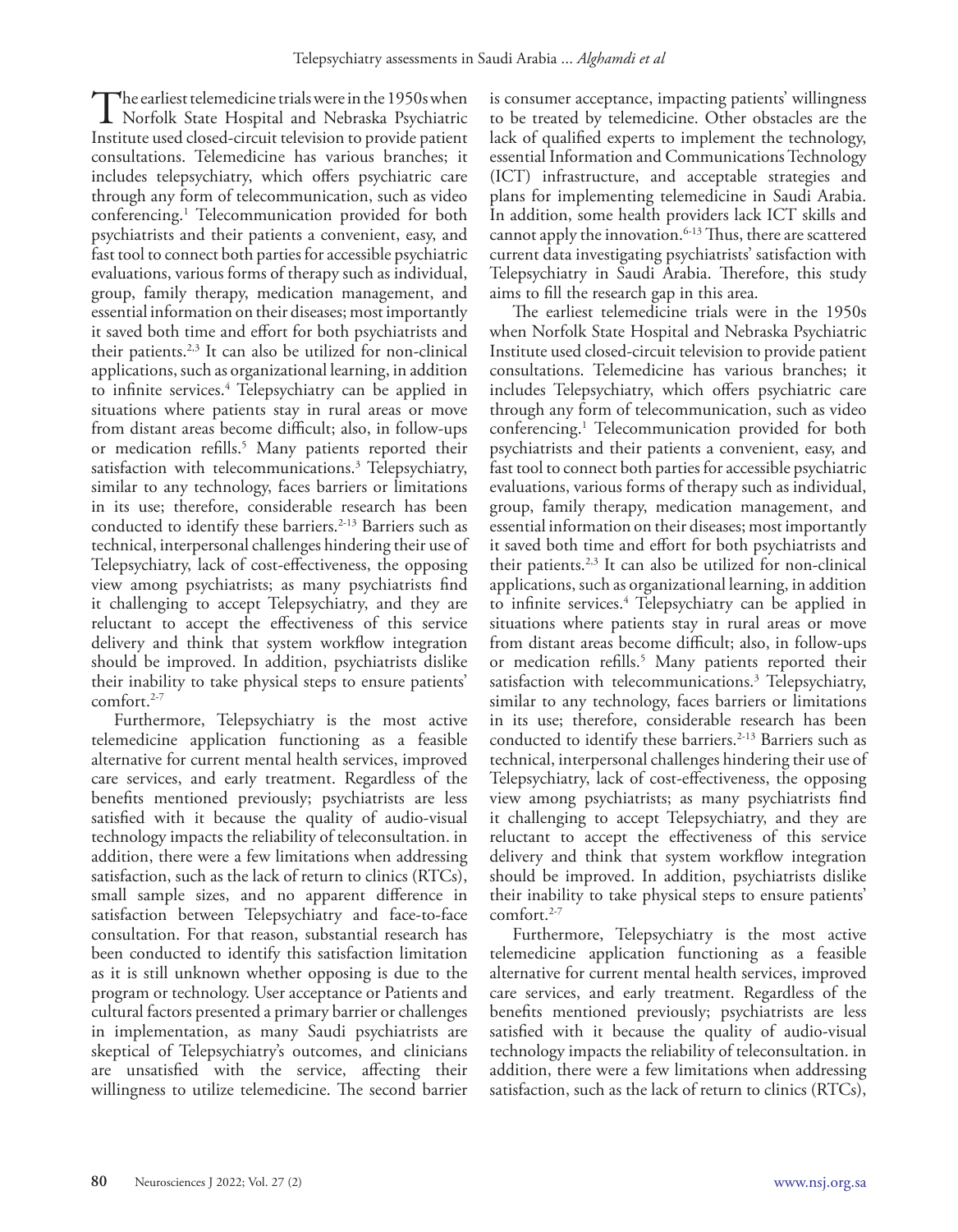small sample sizes, and no apparent difference in satisfaction between Telepsychiatry and face-to-face consultation. For that reason, substantial research has been conducted to identify this satisfaction limitation as it is still unknown whether opposing is due to the program or technology. User acceptance or patients and cultural factors presented a primary barrier or challenges in implementation, as many Saudi psychiatrists are skeptical of Telepsychiatry's outcomes, and clinicians are

Table 1 - The psychiatrists' socio-demographic characteristics. n=328

| Study data                        | n(%)       |
|-----------------------------------|------------|
| Age group                         |            |
| $25 - 35$ years                   | 160 (48.8) |
| $36 - 45$ years                   | 95(29.0)   |
| $46 - 55$ years                   | 49 (14.9)  |
| $56 - 65$ years                   | 19(05.8)   |
| $>65$ years                       | 05(01.5)   |
| Gender                            |            |
| Male                              | 231 (70.4) |
| Female                            | 97 (29.6)  |
| Nationality                       |            |
| Saudi                             | 274 (83.5) |
| Non-Saudi                         | 54 (16.5)  |
| Position                          |            |
| Resident                          | 140 (42.7) |
| Specialist                        | 79 (23.8)  |
| Consultant                        | 110(33.5)  |
| Years of experience in psychiatry |            |
| $1-5$ years                       | 129 (39.3) |
| $6 - 10$ years                    | 66(20.1)   |
| $11-15$ years                     | 57 (17.4)  |
| $16 - 20$ years                   | 39 (11.9)  |
| >20 years                         | 37(11.3)   |

Table 2 - Factors related to telepsychiatry knowledge. (n=328)

unsatisfied with the service, affecting their willingness to utilize telemedicine. The second barrier is consumer acceptance, impacting patients' willingness to be treated by telemedicine. Other obstacles are the lack of qualified experts to implement the technology, essential Information and Communications Technology (ICT) infrastructure, and acceptable strategies and plans for implementing telemedicine in Saudi Arabia. In addition, some health providers lack ICT skills and cannot apply the innovation.<sup>6-13</sup> Thus, there are scattered current data investigating psychiatrists' satisfaction with Telepsychiatry in Saudi Arabia. Therefore, this study aims to fill the research gap in this area.

Methods. *Materials and methods. Study settings, participants, and sampling.* This is a cross-sectional study conducted among psychiatrist working in Saudi Arabia. A self-administered questionnaire was distributed among psychiatrists using online platform (WhatsApp, emails, social media). The questionnaire was composed of socio demographic data, factors related to knowledge, perception, willingness, barriers and effectiveness of telepsychiatry. It was conducted in Saudi Arabia from November 2020 through May 2021. Psychiatrists working in Saudi Arabia were randomly selected and asked to take part in an online-based survey. The number of psychiatrists in Saudi Arabia are 1259 was used for sample size calculation, and the values were placed in the level of precision formula that yielded a sample size of 295. To increase the validity of the results, the sample size was increased to 328. All participants received an online web page explaining the study purpose and were requested to provide informed consent before the online questionnaire proceeded.

|                                                                                                              |                 | Average                  | High      |  |  |  |  |
|--------------------------------------------------------------------------------------------------------------|-----------------|--------------------------|-----------|--|--|--|--|
| <b>Statements</b>                                                                                            | n(%)            | n(%)                     | n(%)      |  |  |  |  |
| Are you familiar with telepsychiatry technology?                                                             | 98 (29.9)       | 171(52.1)                | 59(18.0)  |  |  |  |  |
| Are you familiar with the medical applications of telepsychiatry technology?                                 | 121 (36.9)      | 156 (47.6)               | 51 (15.5) |  |  |  |  |
| How often are conferences, speeches, or meetings held in your workplace regarding telepsychiatry technology? | 180 (54.9)      | 109(33.2)                | 39(11.9)  |  |  |  |  |
| Are you familiar with telepsychiatry tools?                                                                  | 131 (39.9)      | 145 (44.2)               | 52(15.9)  |  |  |  |  |
| Are you familiar with telepsychiatry guidelines?                                                             | 177(54.0)       | 109(33.2)                | 42(12.8)  |  |  |  |  |
| Are you familiar with the use of telepsychiatry in other countries?                                          | 163(49.7)       | 137(41.8)                | 28(08.5)  |  |  |  |  |
| Is continuous training in the use of telepsychiatry necessary for doctors?                                   | 62(18.9)        | 157 (47.9)               | 109(33.2) |  |  |  |  |
| Total score (mean±SD)                                                                                        | $12.3 \pm 3.45$ |                          |           |  |  |  |  |
| Level of knowledge                                                                                           |                 |                          |           |  |  |  |  |
| Poor $(≤12$ score)                                                                                           | 170(51.8)       |                          |           |  |  |  |  |
| Good ( >12 score)                                                                                            | 158 (48.2)      | $\overline{\phantom{m}}$ | --        |  |  |  |  |
| The assessment of psychiatrists' knowledge toward telepsychiatry is described in Table 2.                    |                 |                          |           |  |  |  |  |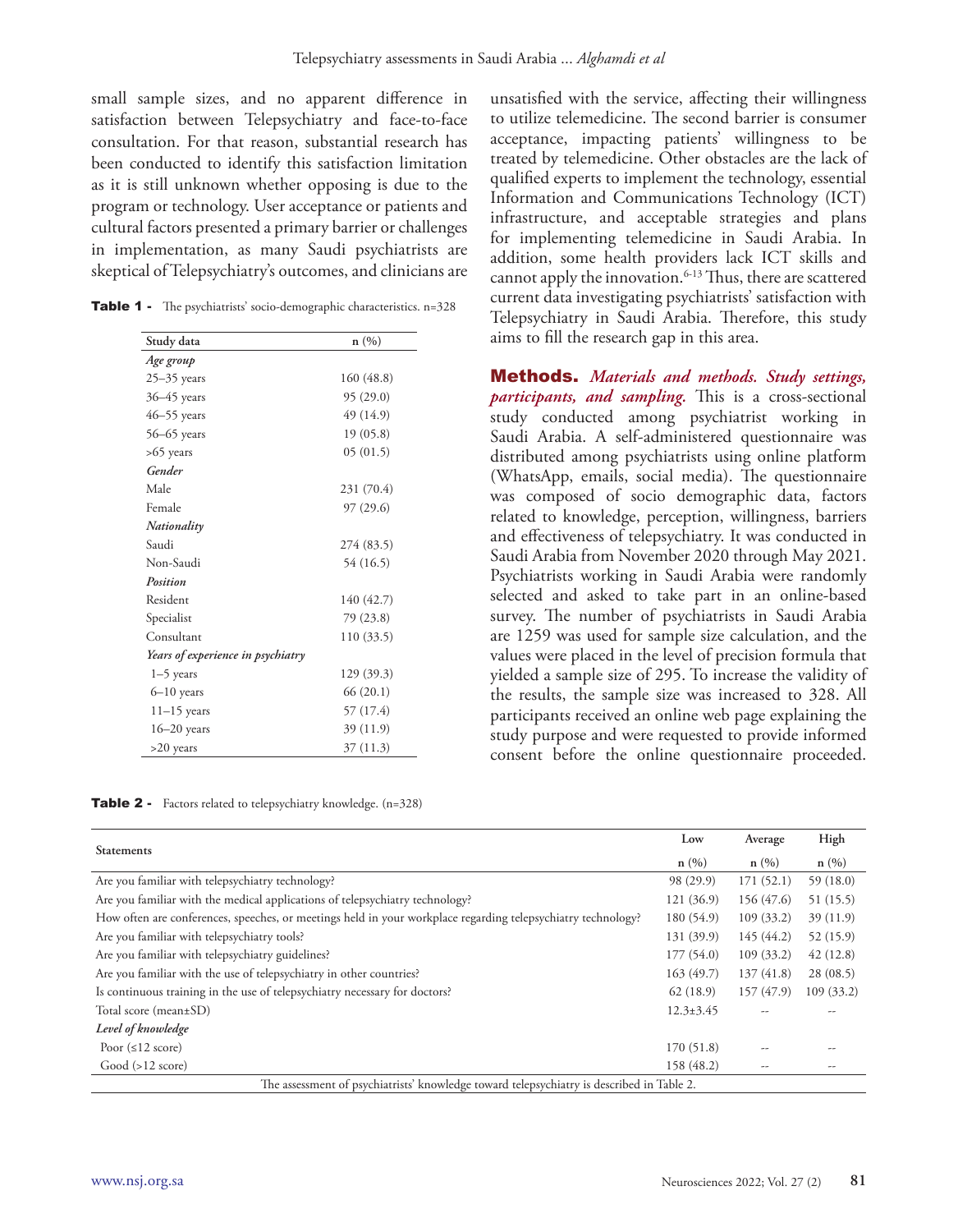#### **Table 3** - Factors related to the perception of telepsychiatry.  $(n=328)$

| <b>Statements</b>                                                                          | Disagree        | Agree      |  |
|--------------------------------------------------------------------------------------------|-----------------|------------|--|
|                                                                                            | n(%)            | n(%)       |  |
| Telepsychiatry is a viable approach for providing medical care services to patients        | 46(14.0)        | 282 (86.0) |  |
| There is a potential role for information and communication technology (ICT) in healthcare | 42(12.8)        | 286 (87.2) |  |
| Using telepsychiatry systems can save time and money                                       | 32(09.8)        | 296 (90.2) |  |
| Telepsychiatry systems can save effort                                                     | 36(11.0)        | 292(89.0)  |  |
| The application of ICT in healthcare is already available                                  | 121 (36.9)      | 207(63.1)  |  |
| Total Score (mean±SD)                                                                      | $4.15 \pm 1.17$ | --         |  |
| Level of perception                                                                        |                 |            |  |
| Poor $(\leq 3 \text{ score})$                                                              | 63(19.2)        | --         |  |
| Good ( > 3 score)                                                                          | 265(80.8)       | --         |  |
| The factors related to perception toward telepsychiatry are shown in Table 3               |                 |            |  |

|  |  | <b>Table 4</b> - Factors related to willingness towards telepsychiatry. (n=328) |  |  |
|--|--|---------------------------------------------------------------------------------|--|--|
|--|--|---------------------------------------------------------------------------------|--|--|

| <b>Statements</b>                                                                                                                                    | Disagree | Agree      |  |  |  |  |  |
|------------------------------------------------------------------------------------------------------------------------------------------------------|----------|------------|--|--|--|--|--|
|                                                                                                                                                      | n(%)     | n(%)       |  |  |  |  |  |
| I want to consult with large centers in my specialty from my hospital                                                                                | 39(11.9) | 289 (88.1) |  |  |  |  |  |
| The implementation of telepsychiatry technology is appropriate to the current conditions in hospitals                                                | 36(11.0) | 292(89.0)  |  |  |  |  |  |
| I think that my colleagues would be willing to implement telepsychiatry technology                                                                   | 47(14.3) | 281 (85.7) |  |  |  |  |  |
| Telepsychiatry systems can be integrated into existing systems                                                                                       | 50(15.2) | 278 (84.8) |  |  |  |  |  |
| Table 4 describes the factors related to willingness towards telepsychiatry. It reveals that the majority of psychiatrists were willing to learn and |          |            |  |  |  |  |  |
| implement telepsychiatry at their current workplace                                                                                                  |          |            |  |  |  |  |  |

Prevention of responses repetition was made through the linking of every survey response with an internet protocol. The Medical College Institutional Review Board, Imam Mohammad Ibn Saud Islamic University, Riyadh, Saudi Arabia, approved this study protocol.

*Inclusion and exclusion criteria.* Psychiatrists in Saudi Arabia of either gender residents, specialists, consultants were included in the study. Psychiatrists working outside Saudi Arabia, other medical specialties, and psychologists were excluded from this study.

*Data collection tools.* A self-administered questionnaire was used to collect data, which are outlined below. Comprising socio-demographic data, factors related to knowledge, perception, willingness, barriers, and the effectiveness of telepsychiatry. Three Psychiatry consultants evaluated the questions, and a pilot study was conducted to ensure that questions were straightforward and understandable.

*Statistical analysis.* Data were presented as numbers, percentages, mean, standard deviation, and median (min-max). Knowledge of telepsychiatry was assessed using seven questions **(Table 3)** with "low" as 1, "average" as 2, and "high" as 3 in the answer options. The total score for knowledge was obtained by adding the seven questions, and a possible score range of 3–21 was generated, indicating higher scores as more knowledge

of telepsychiatry. The mean score determined the level of knowledge; poor knowledge was classified in the range of 3–12 points, and more than 12 points indicated good knowledge. The participants' perception was assessed by five questions **(Table 4)** where "disagree" was 0, and "agree" was 1 in the answer options. The total perception score was obtained by adding the five questions and generating the score range 0–5, indicating that higher scores showed a high perception of telepsychiatry. The mean score was used to determine the perception level; respondents with three points or less were classified with poor knowledge, and those with above three points were considered to have a good perception of telepsychiatry.

The knowledge and perception scores were compared with socio-demographic characteristics, computer access, and literacy factors using the Mann–Whitney Z-test and Kruskal–Wallis H-test. A *p*-value of <0.05 (two-sided) was used to indicate statistical significance. In addition, normality tests were performed using the Kolmogorov–Smirnov test and the Shapiro–Wilk test. Knowledge and perception scores were abnormally distributed; thus, non-parametric tests were applied. All data analyses were performed using a statistical package for social sciences, version 26 (SPSS, Armonk, NY: IBM Corp.).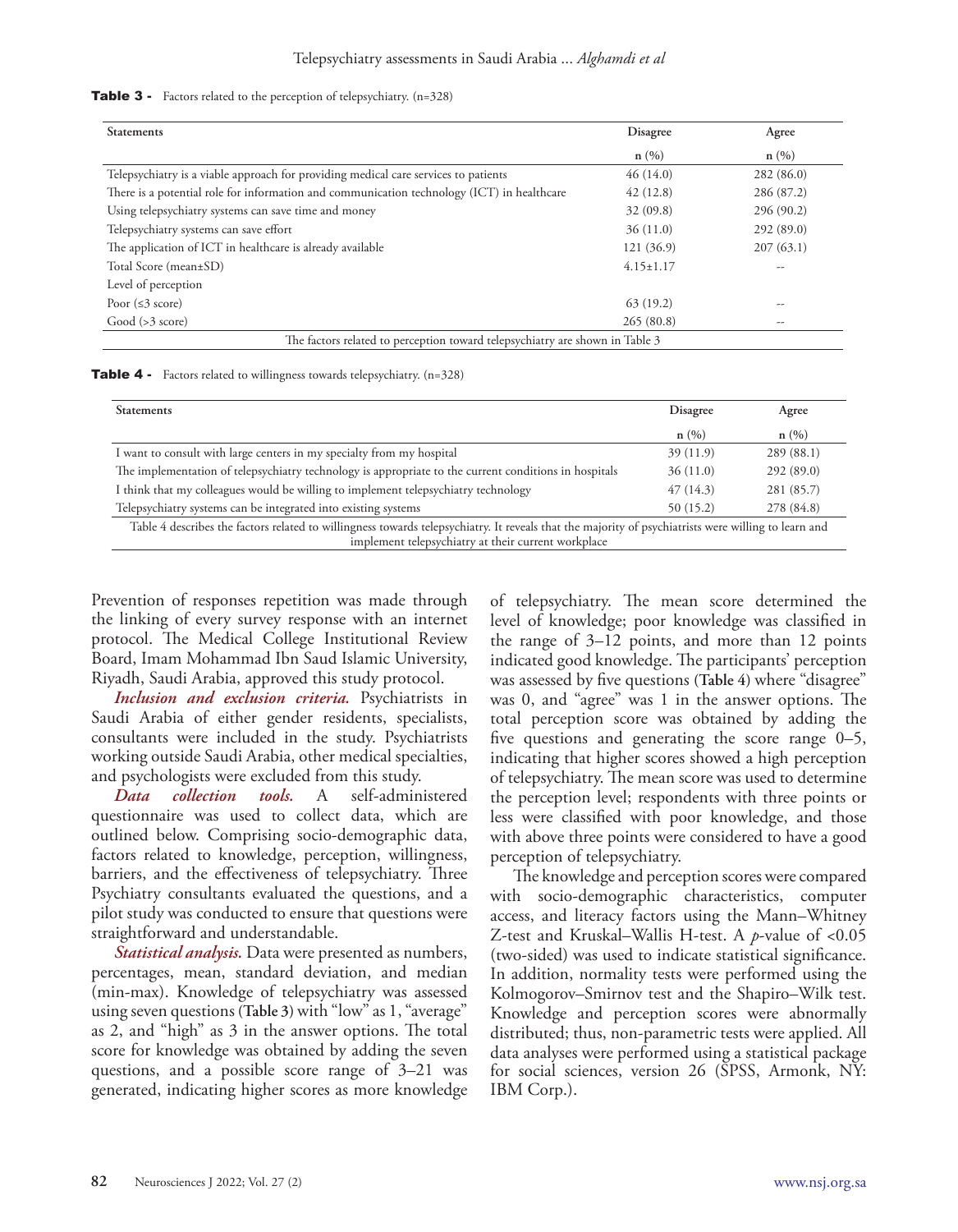| Factors                                   | Knowledge score (21)<br>Mean±SD                                                                                         | $H/Z$ test $P$ -value | Perception score (5)<br>Mean±SD | $H/Z$ test $P$ -value |  |  |
|-------------------------------------------|-------------------------------------------------------------------------------------------------------------------------|-----------------------|---------------------------------|-----------------------|--|--|
| Age group <sup>a</sup>                    |                                                                                                                         |                       |                                 |                       |  |  |
| $25-35$ years                             | $11.4 \pm 3.11$                                                                                                         | $Z=-4.236$            | $3.91 \pm 1.31$                 | $Z=-3.349$            |  |  |
| >35 years                                 | $13.1 \pm 3.57$                                                                                                         | $p<0.001**$           | $4.39 \pm 0.92$                 | $p=0.001$ **          |  |  |
| Gender <sup>b</sup>                       |                                                                                                                         |                       |                                 |                       |  |  |
| Male                                      | $12.5 \pm 3.41$                                                                                                         | $Z=-1.621$            | $4.27 \pm 1.01$                 | $Z=-1.897$            |  |  |
| Female                                    | $11.9 \pm 3.53$                                                                                                         | $p=0.105$             | $3.89 \pm 1.39$                 | $p=0.058$             |  |  |
| Nationality <sup>b</sup>                  |                                                                                                                         |                       |                                 |                       |  |  |
| Saudi                                     | $12.4 \pm 3.52$                                                                                                         | $Z=-0.252$            | $4.19 \pm 1.11$                 | $Z=-0.840$            |  |  |
| Non-Saudi                                 | $12.1 \pm 3.14$                                                                                                         | $p=0.801$             | $3.98 \pm 1.32$                 | $p=0.401$             |  |  |
| <b>Position</b> <sup>a</sup>              |                                                                                                                         |                       |                                 |                       |  |  |
| Resident                                  | $11.4 \pm 3.24$                                                                                                         | $H = 23.198$          | $4.09 \pm 1.17$                 | $H = 3.050$           |  |  |
| Specialist                                | $12.2 \pm 2.73$                                                                                                         |                       | $3.99 \pm 1.38$                 |                       |  |  |
| Consultant                                | $13.6 \pm 3.78$                                                                                                         | $p<0.001**$           | $4.36 \pm 0.91$                 | $p=0.218$             |  |  |
| Years of clinical experience <sup>a</sup> |                                                                                                                         |                       |                                 |                       |  |  |
| $1-5$ years                               | $11.2 \pm 2.93$                                                                                                         |                       | $4.08 \pm 1.15$                 |                       |  |  |
| $6 - 10$ years                            | $12.5 \pm 3.23$                                                                                                         | $H = 22.609$          | $3.89 \pm 1.42$                 | $H = 7.035$           |  |  |
| $11-15$ years                             | $13.4 \pm 3.69$                                                                                                         | $p<0.001**$           | $4.23 \pm 1.18$                 | $p=0.071$             |  |  |
| $>15$ years                               | $13.2 \pm 3.77$                                                                                                         |                       | $4.46 \pm 0.76$                 |                       |  |  |
|                                           | How often do you interact with patients via emails or social media in your role as a doctor?"                           |                       |                                 |                       |  |  |
| Never                                     | $10.0 \pm 2.88$                                                                                                         | $H = 36.378$          | $3.88 \pm 1.19$                 | $H = 8.066$           |  |  |
| Sometimes/Rarely                          | $12.8 \pm 3.22$                                                                                                         |                       | $4.17 \pm 1.11$                 |                       |  |  |
| Often/Always                              | $12.8 \pm 3.62$                                                                                                         | $p<0.001$ **          | $4.28 \pm 1.18$                 | $p=0.018$ **          |  |  |
| Number of smart devices <sup>a</sup>      |                                                                                                                         |                       |                                 |                       |  |  |
| One                                       | $11.9 \pm 3.66$                                                                                                         |                       | $4.08 \pm 1.22$                 |                       |  |  |
| Two                                       | $12.4 \pm 3.45$                                                                                                         | $H = 6.349$           | $4.07 \pm 1.14$                 | $H=4.799$             |  |  |
| Three                                     | $12.9 \pm 3.17$                                                                                                         | $p=0.096$             | $4.41 \pm 0.89$                 | $p=0.187$             |  |  |
| More than three                           | $11.9 \pm 3.44$                                                                                                         |                       | $4.09 \pm 1.39$                 |                       |  |  |
|                                           | Have patients asked about online methods to contact you. <sup>26</sup>                                                  |                       |                                 |                       |  |  |
| Yes                                       | $12.7 \pm 3.51$                                                                                                         | $Z=-3.712$            | $4.19 \pm 1.15$                 | $Z=-1.639$            |  |  |
| No                                        | $11.1 \pm 2.95$                                                                                                         | $p<0.001**$           | $4.04 \pm 1.14$                 | $p=0.101$             |  |  |
|                                           | Are you concerned regarding possible legal issues when interacting with patients online? <sup>6</sup>                   |                       |                                 |                       |  |  |
| Yes                                       | $12.4 \pm 3.41$                                                                                                         | $Z=638.37$            | $4.14 \pm 1.14$                 | $Z=1.109$             |  |  |
| No                                        | $12.1 \pm 3.67$                                                                                                         | $p=0.565$             | $4.24 \pm 1.20$                 | $p=0.268$             |  |  |
|                                           | <sup>a</sup> p-value was calculated using the Kruskal-Wallis H-test, <sup>b</sup> p-value was calculated using the Mann |                       |                                 |                       |  |  |

| Table 5 - Statistical difference between the knowledge and perception scores regarding the psychiatrists' socio-demographic |                              |  |  |  |  |  |  |
|-----------------------------------------------------------------------------------------------------------------------------|------------------------------|--|--|--|--|--|--|
|                                                                                                                             | characteristics. $(n=103)$ . |  |  |  |  |  |  |

**Results.** Whenmeasuring the difference in the knowledge and perception scores regarding the psychiatrists' socio-demographic and computer literacy, the older (>35 years) age group's mean knowledge score (Z=−4.23; *p*<0.001) and perception score (Z=−3.349; *p*=0.001) were significantly higher. In addition, we observed that psychiatric consultants demonstrated significantly better knowledge scores (H=23.198; *p*<0.001) but not perception. Furthermore, respondents with 11–15 years' experience exhibited significantly higher knowledge scores (H=22.609; *p*<0.001), and psychiatrists that the patients questioned about online means of communication also showed significantly higher knowledge scores (Z=−3.712; *p*<0.001). However, psychiatrists who had never interacted with patients via email or social media demonstrated significantly low knowledge scores (H=36.378;  $p<0.001$ ) and perception scores (H= 8.066; *p*=0.018) **(Table 5)**.

**Discussion.** The rationale of the present study was to evaluate psychiatrists' knowledge and perception regarding telepsychiatry and determine their willingness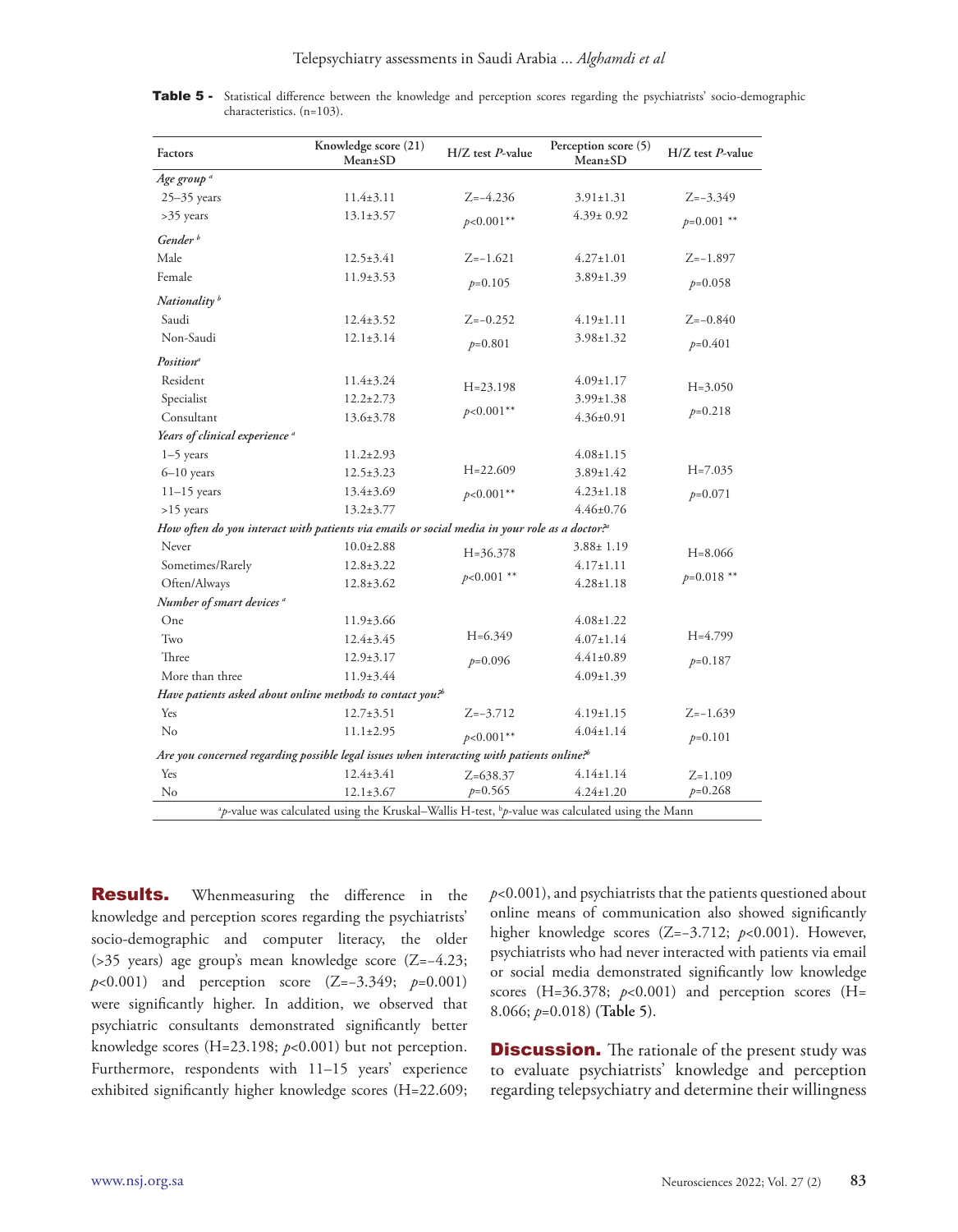and effectiveness in its use. In this study, psychiatrists' knowledge of telepsychiatry was insufficient. More than half (51.8%) of psychiatrists constituted a poor level of knowledge, while 48.2% had a good level, with a mean score of 11.6; SD 3.51 of 21 points. Several papers have reported a low level of knowledge in online health consultations. For example, Albarrak et al<sup>14</sup> (2021) reported that the majority of physicians have a low level of knowledge of telemedicine technology. Likewise, Ayatollahi et al<sup>15</sup> (2021) indicated that clinicians' knowledge about telemedicine was limited, consistent with our report.

Furthermore, in Poland, reports indicated that only 15% of respondents demonstrated a broad telepsychiatry knowledge, while 10% could not define telepsychiatry.16 However, Zayapragassarazan (2016) reported that the knowledge of healthcare professionals in a teaching hospital in the Puducherry Region of India was adequate.17 Approximately 80% reported a fair to a good level of knowledge, and only 24% exhibited inadequate knowledge of telemedicine, higher than the knowledge level of psychiatrists in our study. We identified that the factors attributed to an increased telepsychiatry knowledge level are older clinicians, consultants, those with 11–15 years of experience in psychiatry, those who often use emails and social media, and those whom the patients frequently ask to contact them through online platforms. This study is the first paper in Saudi Arabia to evaluate the predictors of knowledge and could be a significant supplemental finding of the study's discipline.

Moreover, in assessing specific knowledge of telemedicine, we noted that the respondents' familiarity with telepsychiatry technology was moderate  $(44.6\%),$ higher than in the paper of Zayapragassarazan (2016), 17 but lower than that of Shittu et al. (2021). 18 Conversely, psychiatrists demonstrated inadequate information regarding the medical application of telepsychiatry technology. Therefore, since many were not experts in the method and guidelines, conferences, speeches, or meetings in the workplace using telepsychiatry were limited. However, many psychiatrists are interested in continuous training regarding telepsychiatry, believing it is necessary for them as doctors.

Perception of telepsychiatry was another indicator in this study. Our investigation noted that based on 5 statements of perception, the overall mean score was 4.15 (SD 1.17), with most classified as having a good level of perception (80.8%) and only 19.2% inadequate. This result is consistent with the paper of Albarrak et al., who documented that approximately 90% of physicians demonstrated a high perception

of telemedicine.<sup>14</sup> However, in Iran,<sup>15</sup> the clinicians showed a moderate telemedicine perception level, lower than in our report. In Poland, $16$  a significant proportion of physicians demonstrated positive aspects of this method of medical care. However, nearly two-thirds (63%) would not want telepsychiatry to be generally implemented in their current practice. In the United States,<sup>19</sup> patients and health providers were satisfied with their telepsychiatry services, although providers were more likely to show concerns about the potential side effects of telepsychiatry on therapeutic understanding. We conclude that an increase in perception might be predicted in an older age group, while a decrease would likely be seen among those who do not interact with patients through email or social media.

In further investigating the factors contributing to telepsychiatry perception, we noticed that most psychiatrists demonstrated high perception in 4 out of 5 statements (varying from 86% to 90.2%), including: "Using telepsychiatry systems can save time and money"; "Telepsychiatry systems can save effort"; "There is a potential role for information and communication technology (ICT) in healthcare"; and "Telepsychiatry is a viable approach for providing medical services to patients." The psychiatrists only exhibited a moderate level in the statement "the availability of ICT in healthcare." These results are consistent with a paper conducted in Riyadh, Saudi Arabia.<sup>14</sup> The authors stated that almost all (93.3%) of physicians agreed that telemedicine can save time and money, that it is a feasible approach for delivering healthcare services to patients (93.2%), and can save effort (88.6%). Another paper reported in India<sup>17</sup> showed a better perception of the online medical services method, documenting that most health professionals working in a teaching hospital expressed that telehealth would enhance patients' direct access to medicine, especially in emergency and chronic medical illnesses. Similarly, Kissi et al<sup>20</sup> (2020) indicated that telemedicine services' viewpoints and perceived usefulness were found to influence physicians' behaviors. They explained that this reaction results from increased efficiency, superior services, quality of patient care delivery, and satisfaction among physicians in using telehealth services, and concluded that the acceptance of telemedicine services in healthcare settings depends on physicians' and patients' satisfaction with the service's utilization.

In addition, the willingness of physicians to use telepsychiatry was examined in this study. Based on our investigation, most respondents demonstrated their willingness to launch telepsychiatry technology at their current workplace (89%), believing that their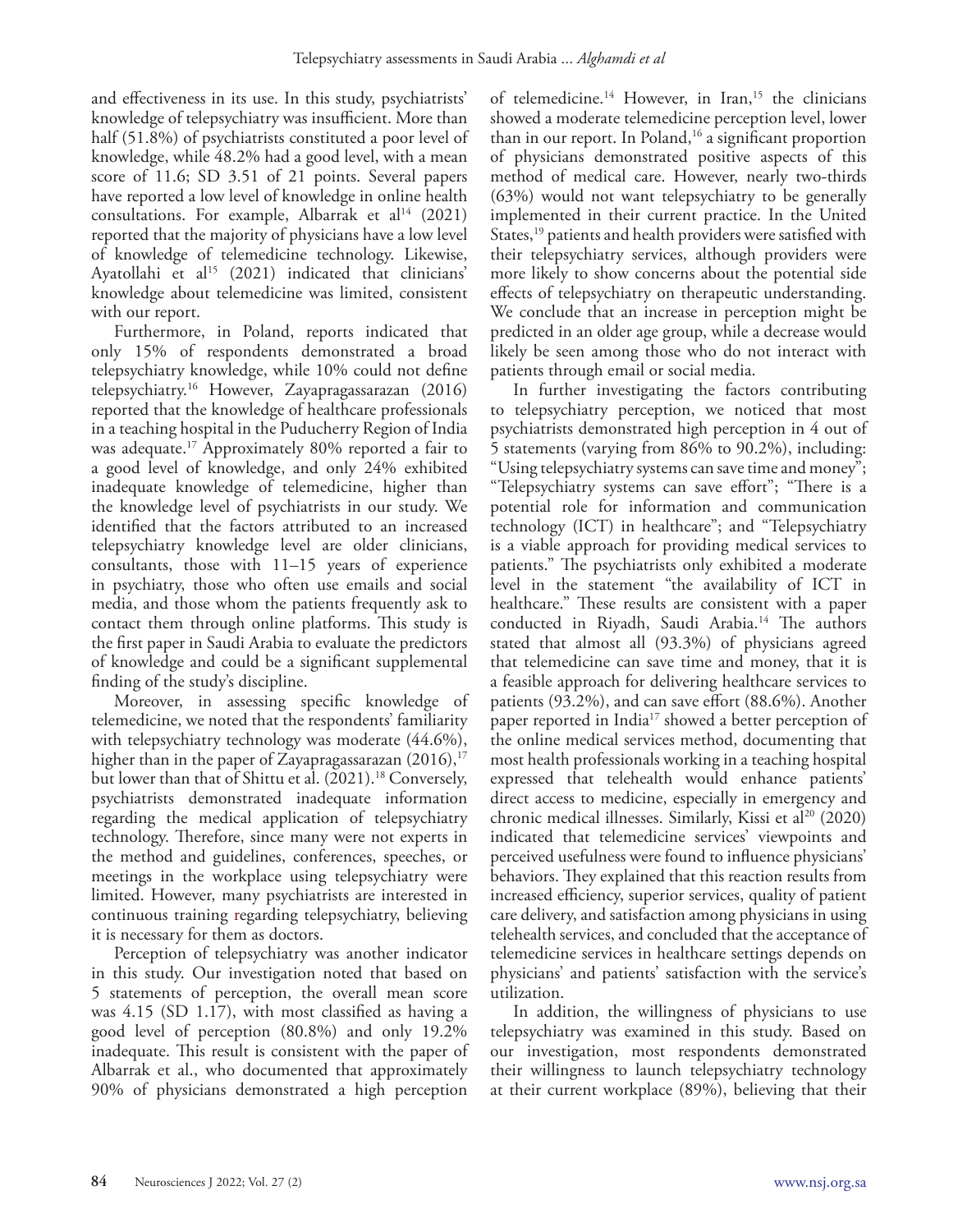colleagues would be willing to implement this method (85.7%). Furthermore, they believed that telepsychiatry could be integrated into the current medical care system (84.8%) and may have the necessary tools to conduct online consultations in large centers related to their specialty (88.1%). In a study by Shittu et al<sup>18</sup> (2021), the authors stated that the willingness of healthcare workers towards telemedicine depends on their current knowledge regarding telehealth applications, the perception of telehealth benefits, and reduced barriers to telehealthcare, in line with our report.<sup>18</sup>

The barriers that might influence psychiatrists not to adapt to telepsychiatry were also discussed in this study. Based on our accounts, the primary barrier affecting the decision to accept telepsychiatry was the concern of patients' privacy and confidentiality (64%), followed by the lack of consultation between information technology experts and clinicians (49.1%), and lack of suitable training in the use of equipment (48.8%), consistent with the papers of Albarrak et al. (2021), 14 Ayatollah et al. (2021), 15 and Wojtuszek et al. (2016). 16

Finally, more than half of the respondents believe that telepsychiatry effectively treats and assesses patients with psychiatric illness (52.1%, and 56.4%, respectively). Study future implications, online method is important for the continuous delivery of medical care services among patients requiring therapy.

*Conclusion.* Although there was a positive perception regarding telepsychiatry, psychiatrists perceived knowledge about it was deemed insufficient. Psychiatrists' increased knowledge depends on their age, position, years of experience in psychiatry, frequent interaction with patients through an online platform, and clients often asking how to reach them online. Willingness to adapt to telepsychiatry depends on the hospital's situation, eagerness to learn more about online consultation psychiatry in a large hospital, and listening to colleagues' views regarding new methods they believe are effective in treating and examining psychiatric patients. Patients' privacy and confidentiality are the negative factors in adopting these changes. Thus, hospital management should take initiatives to address this issue. Given this, it is important to address the gaps in psychiatrists' knowledge. Poor knowledge is attributed to their lack of familiarity with telepsychiatry technology and its guidelines. Thus, continuous training of physicians is important to achieve better knowledge, the necessary tool in implementing telepsychiatry as a medical service in our region.

*Limitation.* As any cross-sectional, self-administered questionnaire limitations are subject to recall bias and probability of misintreptations cannot be ruled out, which may influence the results of the study. Moreover, the survey was done on psychiatrists working exclusively in Saudi Arabia, therefore, the generalizability of the result to other countries is limited. The questionnaire was there is no well-established, standardized questionnaire up to our knowledge.

Acknowledgement. *The authors would like to thank all the participating physicians.*

## References

- 1. Waugh M, Voyles D, Thomas M. Telepsychiatry: Benefits and costs in a changing healthcare environment. *Int Rev Psychiatry*  2015; 27: 558-568.
- 2. Wadsworth H, Dhima K, Womack K, Hart Jr J, Weiner MF, Hynan LS, et al. Validity of Teleneuropsychological assessment in older patients with cognitive disorders. *Arch Clin Neuropsychol* 2018; 33: 1040-1045.
- 3. Wadsworth HE, Dhima K, Womack KB, Hart Jr J, Weiner MF, Hynan LS, et al. Psychiatrists' satisfaction with telepsychiatry. *Telemed J E Health.* 2006; 12: 546-551.
- 4. Chakrabarti S. Usefulness of telepsychiatry: A critical evaluation of videoconferencing-based approaches. *World J Psychiatry* 2015; 5: 286-304.
- 5. Seritan A, Heiry M, Iosif A, Dodge M, Ostrem J. Telepsychiatry for patients with movement disorders: a feasibility and patient satisfaction study. *J Clin Mov Disord* 2019; 6: 1.
- 6. Chipps J, Brysiewicz P, Mars M. Effectiveness and feasibility of telepsychiatry in resource constrained environments? A systematic review of the evidence. *Afr J Psychiatry* 2012; 15: 235-243.
- 7. Cowan KE, McKean AJ, Gentry MT, Hilty DM. Barriers to use of telepsychiatry: Clinicians as gatekeepers. *Mayo Clin Proc*  2019; 94: 2510-2523.
- 8. Malhotra S, Chakrabarti S, Shah R. Telepsychiatry: Promise, potential, and challenges. *Indian J Psychiatry* 2013; 55: 3.
- 9. Shore J. Telepsychiatry: videoconferencing in the delivery of psychiatric care. *Am J Psychiatry* 2013; 170: 256-262.
- 10. Chan S, Parish M, Yellowlees P. Telepsychiatry today. *Curr Psychiatry Rep* 2015;17: 89.
- 11. Alaboudi A, Atkins A, Sharp B, Balkhair A, Alzahrani M, Sunbul T. Barriers and challenges in adopting Saudi telemedicine network: The perceptions of decision makers of healthcare facilities in Saudi Arabia. *J Infect Public Health* 2016; 9: 725-733.
- 12. Al-Thebiti A, Al Khatib F, Al-Ghalayini N. Telemedicine: Between reality and challenges in Jeddah hospitals. *The Egyptian Journal of Hospital Medicine* 2017; 68: 1381-1389.
- 13. Malhotra P, Ramachandran A, Chauhan R, Soni D, Garg N. Assessment of knowledge, perception, and willingness of using telemedicine among medical and allied healthcare students studying in private institutions. *Telehealth and Medicine Today* 2020; 27: 1-14.
- 14. Albarrak AI, Mohammed R, Almarshoud N, Almujalli L, Aljaeed R, Altuwaijiri S, et al. Assessment of physician's knowledge, perception and willingness of telemedicine in Riyadh region, Saudi Arabia. *J Infect Public Health* 2021; 14: 97-102.